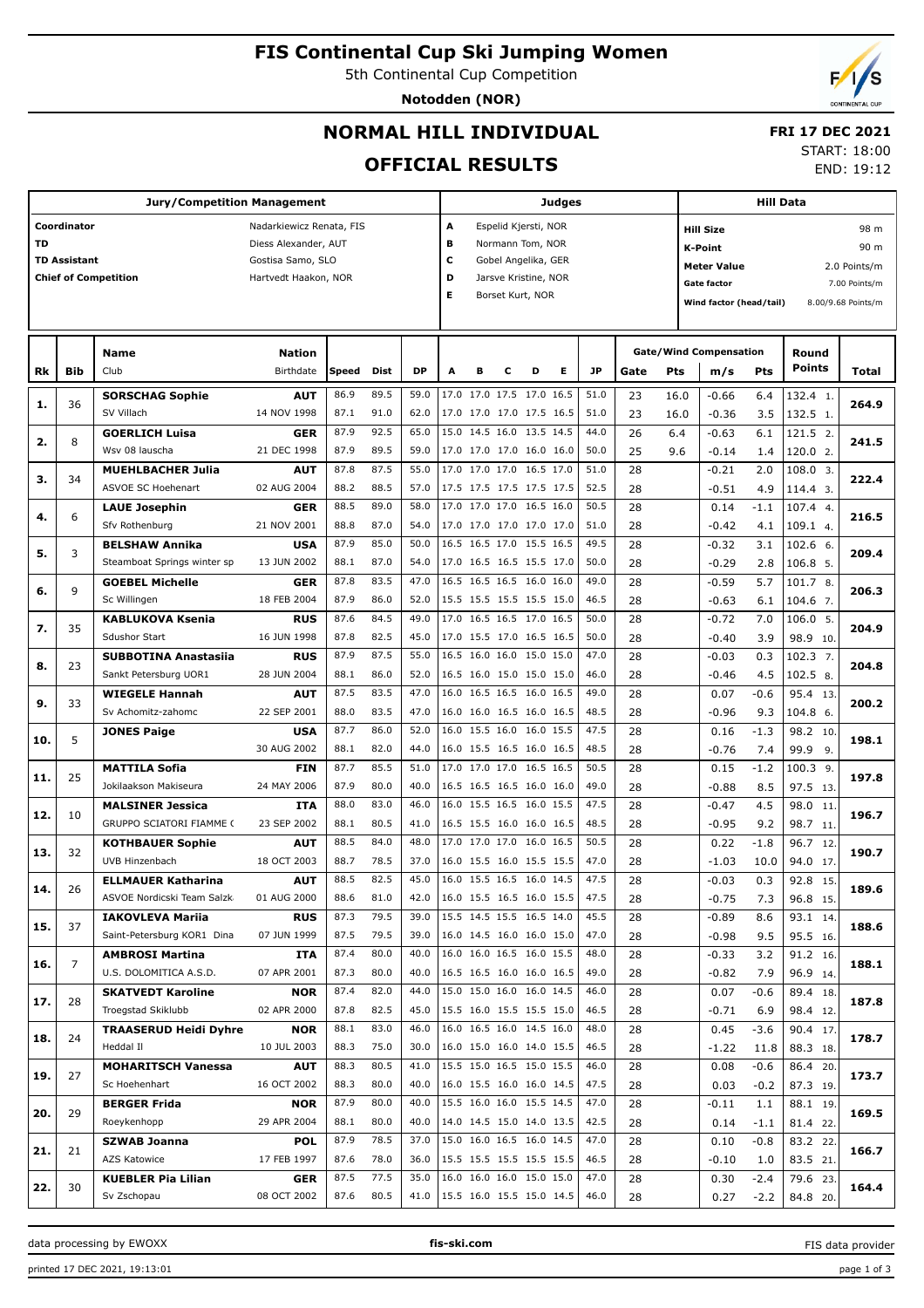# **FIS Continental Cup Ski Jumping Women**

5th Continental Cup Competition

**Notodden (NOR)**



END: 19:12

## **NORMAL HILL INDIVIDUAL**

#### **FRI 17 DEC 2021** START: 18:00

#### **OFFICIAL RESULTS**

|     |     | <b>Name</b>                     | <b>Nation</b> |       |      |           |      |   |                          |   |   |           | <b>Gate/Wind Compensation</b> |     |         |            | Round         |       |  |
|-----|-----|---------------------------------|---------------|-------|------|-----------|------|---|--------------------------|---|---|-----------|-------------------------------|-----|---------|------------|---------------|-------|--|
| Rk  | Bib | Club                            | Birthdate     | Speed | Dist | <b>DP</b> | A    | в | с                        | D | Е | <b>JP</b> | Gate                          | Pts | m/s     | <b>Pts</b> | <b>Points</b> | Total |  |
| 23. | 22  | <b>TERVAHARTIALA Julia</b>      | <b>FIN</b>    | 88.2  | 79.5 | 39.0      | 15.5 |   | 16.0 16.0 15.5 15.0      |   |   | 47.0      | 28                            |     | 0.01    | $-0.1$     | 85.9<br>21    | 163.2 |  |
|     |     | Lahti Ski Club                  | 07 NOV 2002   | 87.8  | 74.5 | 29.0      |      |   | 15.0 15.5 15.0 15.5 13.5 |   |   | 45.5      | 28                            |     | $-0.29$ | 2.8        | 77.3<br>25.   |       |  |
| 24. | 31  | <b>BARANTCEVA Aleksandra</b>    | <b>RUS</b>    | 87.9  | 76.5 | 33.0      |      |   | 15.5 16.5 16.0 15.0 16.0 |   |   | 47.5      | 28                            |     | 0.11    | $-0.9$     | 79.6<br>23.   | 160.6 |  |
|     |     | MO TSOVS Kirov                  | 22 DEC 2001   | 87.9  | 77.0 | 34.0      |      |   | 16.0 16.0 15.5 16.0 15.5 |   |   | 47.5      | 28                            |     | 0.06    | $-0.5$     | 81.0<br>23.   |       |  |
| 25. | 18  | <b>BORODINA Alina</b>           | <b>RUS</b>    | 87.8  | 71.0 | 22.0      |      |   | 15.0 14.5 16.0 15.0 15.5 |   |   | 45.5      | 28                            |     | $-0.95$ | 9.2        | 76.7<br>26.   | 154.3 |  |
|     |     | <b>GBU MO TSSP OVS SSHOR Is</b> | 10 FEB 2002   | 87.4  | 75.0 | 30.0      |      |   | 15.5 15.5 15.5 15.5 15.5 |   |   | 46.5      | 28                            |     | $-0.11$ | 1.1        | 77.6<br>24.   |       |  |
| 26. | 20  | <b>BELTOWSKA Pola</b>           | <b>POL</b>    | 87.6  | 76.5 | 33.0      | 14.0 |   | 15.0 15.5 14.5 15.0      |   |   | 44.5      | 28                            |     | $-0.21$ | 2.0        | 79.5<br>25.   | 153.8 |  |
|     |     | Azs Zakopane                    | 12 NOV 2006   | 87.5  | 75.0 | 30.0      |      |   | 14.5 14.5 14.5 15.0 15.0 |   |   | 44.0      | 28                            |     | $-0.03$ | 0.3        | 74.3<br>26.   |       |  |
| 27. | 19  | <b>MIDTSUNDSTAD Nora</b>        | <b>NOR</b>    | 87.5  | 71.5 | 23.0      |      |   | 15.0 14.0 16.0 14.0 14.5 |   |   | 43.5      | 28                            |     | $-0.60$ | 5.8        | 72.3<br>28.   | 144.3 |  |
|     |     | Vaaler If                       | 10 JUL 2003   | 87.2  | 75.5 | 31.0      |      |   | 14.5 14.5 14.5 14.5 14.0 |   |   | 43.5      | 28                            |     | 0.31    | $-2.5$     | 72.0<br>27.   |       |  |
| 28. | 17  | <b>TAJNER Sara</b>              | <b>POL</b>    | 87.4  | 70.0 | 20.0      |      |   | 14.0 14.0 15.5 14.0 14.0 |   |   | 42.0      | 28                            |     | $-0.90$ | 8.7        | 70.7<br>29.   | 141.5 |  |
|     |     | Ssr Lzs sokol szczyrk           | 17 AUG 2006   | 87.2  | 74.0 | 28.0      |      |   | 14.0 14.5 15.0 15.5 15.5 |   |   | 45.0      | 28                            |     | 0.28    | $-2.2$     | 70.8<br>28.   |       |  |
| 29. | 15  | <b>MACUGA Samantha</b>          | <b>USA</b>    | 87.3  | 66.0 | 12.0      |      |   | 14.5 14.0 15.5 14.5 14.5 |   |   | 43.5      | 28                            |     | $-1.06$ | 10.3       | 65.8<br>30.   | 131.2 |  |
|     |     | Park City Ski and Snowboard     | 17 FEB 2001   | 86.7  | 72.0 | 24.0      |      |   | 15.0 15.0 16.0 14.5 15.0 |   |   | 45.0      | 28                            |     | 0.45    | $-3.6$     | 65.4 29.      |       |  |
| 30. | 4   | <b>MOKHOVA Elizaveta</b>        | <b>RUS</b>    | 87.8  | 73.5 | 27.0      |      |   | 15.0 14.5 15.5 15.5 15.0 |   |   | 45.5      | 28                            |     | $-0.33$ | 3.2        | 75.7<br>27    | 125.2 |  |
|     |     | Ssh Rgsh magadan                | 22 DEC 2003   | 87.5  | 66.0 | 12.0      |      |   | 12.5 12.5 12.5 13.0 12.5 |   |   | 37.5      | 28                            |     | 0.00    | 0.0        | 49.5<br>30.   |       |  |

|                | Not qualified for final round |                                                       |                           |      |      |        |                                 |  |  |  |  |    |         |      |  |      |
|----------------|-------------------------------|-------------------------------------------------------|---------------------------|------|------|--------|---------------------------------|--|--|--|--|----|---------|------|--|------|
| 31.            | 11                            | <b>JOHNSON Josie</b><br>Park City Ski and Snowboard   | <b>USA</b><br>03 OCT 2006 | 86.2 | 66.0 | 12.0   | 14.0 15.0 16.0 15.5 14.5   45.0 |  |  |  |  | 28 | $-0.61$ | 5.9  |  | 62.9 |
| <sup>32.</sup> | 12                            | <b>LARSON Cara</b><br>Norge Ski Club                  | <b>USA</b><br>05 NOV 2000 | 86.4 | 59.5 | $-1.0$ | 13.0 14.0 15.0 14.0 15.0 43.0   |  |  |  |  | 28 | $-0.80$ | 7.7  |  | 49.7 |
| 33.            | 13                            | <b>HAERTER Rachael</b><br>Park City ski and snowboard | <b>USA</b><br>18 NOV 2004 | 87.7 | 59.0 | $-2.0$ | 13.0 13.5 14.5 14.0 14.0 41.5   |  |  |  |  | 28 | $-0.85$ | 8.2  |  | 47.7 |
| 34.            | 14                            | <b>LIANE Marie</b><br>Kongsberg IF                    | <b>NOR</b><br>07 OCT 2005 | 89.3 | 57.0 | $-6.0$ | 14.5 14.0 14.5 15.0 14.0 43.0   |  |  |  |  | 28 | $-1.05$ | 10.2 |  | 47.2 |

| Did not start |                       |  |
|---------------|-----------------------|--|
| <b>Bib</b>    | Name                  |  |
|               | LAUVSLAND Karoline    |  |
|               | LOEKEN Josefine       |  |
| 16            | KLEVEN Ingrid Hordvik |  |

|           | <b>Weather Information</b> |      |      |                 |              |         |      |  |  |  |  |  |  |  |  |
|-----------|----------------------------|------|------|-----------------|--------------|---------|------|--|--|--|--|--|--|--|--|
|           |                            | Snow | Air  | <b>Humidity</b> | Wind $[m/s]$ |         |      |  |  |  |  |  |  |  |  |
|           | Weather                    | [°C] | [°C] | [%]             | Min          | Avg     | Max  |  |  |  |  |  |  |  |  |
| 1st round | foggy                      | -8   | -3   | 92              | $-1.06$      | $-0.30$ | 0.45 |  |  |  |  |  |  |  |  |
| 2nd round | overcast                   | -8   | -3   | 92              | $-1.22$      | $-0.38$ | 0.45 |  |  |  |  |  |  |  |  |